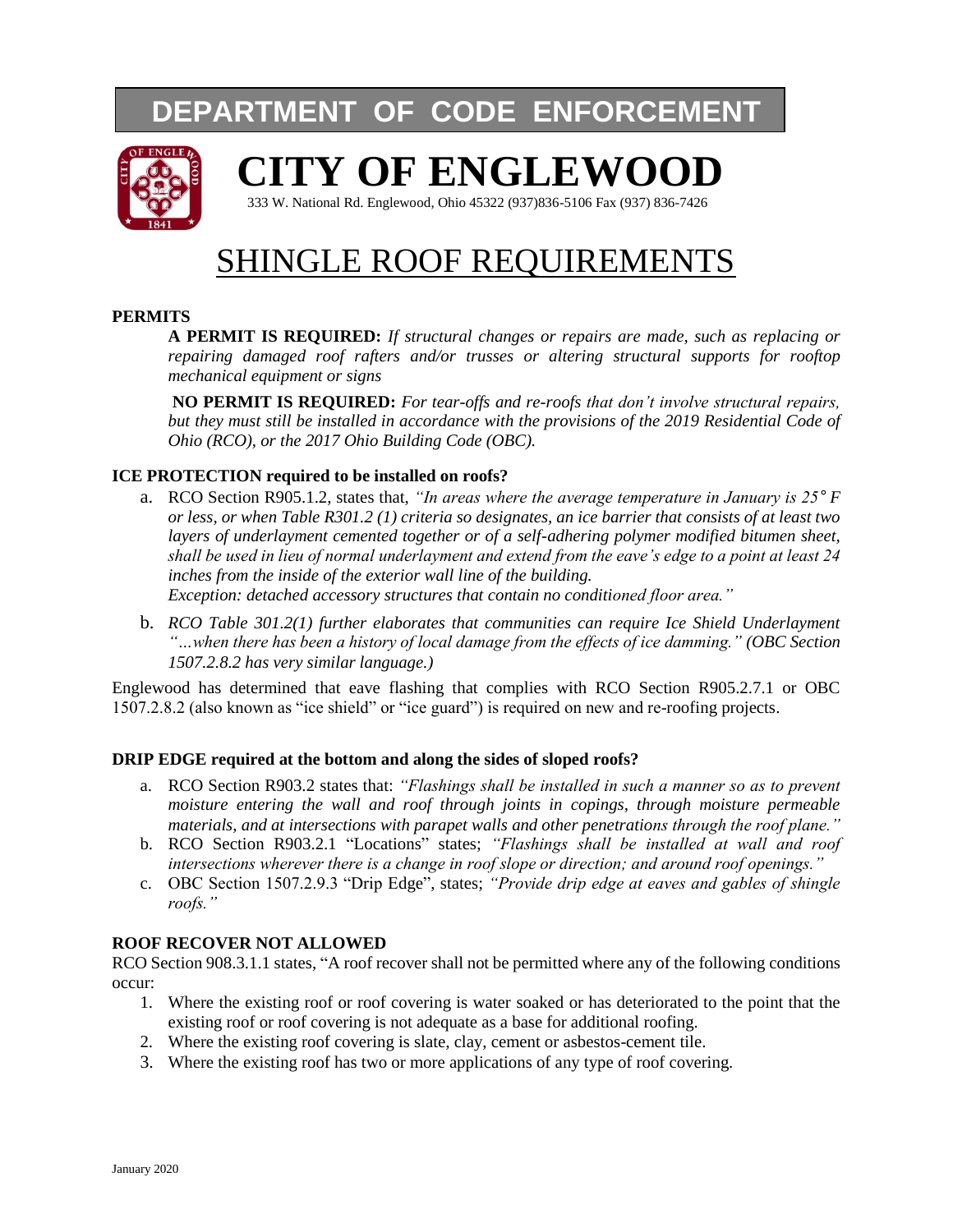## **DEPARTMENT OF CODE ENFORCEMENT**



# **CITY OF ENGLEWOOD**

333 W. National Rd. Englewood, Ohio 45322 (937)836-5106 Fax (937) 836-7426

### **Minimum Requirements for Roof and Floor Structural Sheathing**

### **Re: 2019 Residential Code of Ohio**

TABLE R503.2.1.1 (1) ALLOWABLE SPANS AND LOADS FOR WOOD STRUCTURAL PANELS FOR **ROOF** AND SUBFLOOR SHEATHING AND COMBINATION SUBFLOOR UNDERLAYMENT a,b,c

|                                                         | <b>MINIMUM</b>                                               | <b>Allowable Live Load</b><br>(pounds per square<br>$\text{foot}$ <sup>h, l</sup> |                          | <b>MAXIMUM SPAN</b><br>(inches)   |                            | <b>LOAD</b> (pounds per<br>square foot, at<br>maximum span) |    |                                                 |
|---------------------------------------------------------|--------------------------------------------------------------|-----------------------------------------------------------------------------------|--------------------------|-----------------------------------|----------------------------|-------------------------------------------------------------|----|-------------------------------------------------|
| <b>SPAN</b><br><b>RATING</b>                            | <b>NOMINAL</b><br><b>PANEL</b><br><b>THICKNESS</b><br>(inch) | 16" о.с<br><b>Span</b>                                                            | $24"$ o.c<br><b>Span</b> | With edge<br>support <sup>d</sup> | Without<br>edge<br>support | <b>Total load Live load</b>                                 |    | <b>MAXIMUM</b><br><b>SPAN</b><br>(inches)       |
| Sheathing <sup>e</sup>                                  |                                                              | <b>Roof</b> <sup>f</sup>                                                          |                          |                                   |                            |                                                             |    | Subfloor                                        |
| 12/0                                                    | $^{5/16}$                                                    |                                                                                   |                          | 12                                | 12                         | 40                                                          | 30 | $\boldsymbol{0}$                                |
| 16/0                                                    | $^{5/16}$                                                    | 30                                                                                |                          | 16                                | 16                         | 40                                                          | 30 | $\overline{0}$                                  |
| 20/0                                                    | $^{5/16}$                                                    | 50                                                                                |                          | 20                                | 20                         | 40                                                          | 30 | $\overline{0}$                                  |
| 24/0                                                    | $^{3}/_{8}$                                                  | 100                                                                               | 30                       | 24                                | 20 <sup>9</sup>            | 40                                                          | 30 | $\boldsymbol{0}$                                |
| 24/16                                                   | $\frac{7}{16}$                                               | 100                                                                               | $\overline{40}$          | 24                                | 24                         | 50                                                          | 40 | 16                                              |
| 32/16                                                   | 15/32, 1/2                                                   | 180                                                                               | 70                       | 32                                | 28                         | 40                                                          | 30 | 16 <sup>h</sup>                                 |
| 40/20                                                   | 19/32, 5/8                                                   | 305                                                                               | 130                      | 40                                | 32                         | 40                                                          | 30 | 20 <sup>h,i</sup>                               |
| 48/24                                                   | $^{23}/32, \frac{3}{4}$                                      |                                                                                   | 175                      | 48                                | 36                         | 45                                                          | 35 | 24                                              |
| 60/32                                                   | $^{7}/_{8}$                                                  | $\frac{1}{2}$                                                                     | 305                      | 60                                | 48                         | 45                                                          | 35 | 32                                              |
| Underlayment, C-C<br>plugged, single floor <sup>e</sup> |                                                              | Roof <sup>f</sup>                                                                 |                          |                                   |                            |                                                             |    | <b>Combination</b><br>subfloor<br>underlaymentk |
| 16 o.c.                                                 | 19/32, 5/8                                                   | 100                                                                               | 40                       | 24                                | 24                         | 50                                                          | 40 | 16 <sup>i</sup>                                 |
| 20 o.c.                                                 | 19/32, 5/8                                                   | 150                                                                               | 60                       | 32                                | 32                         | 40                                                          | 30 | $20^{i,j}$                                      |
| 24 o.c.                                                 | $^{23}/32, ^{3}/4$                                           | 240                                                                               | 100                      | 48                                | 36                         | 35                                                          | 25 | 24                                              |
| 32 o.c.                                                 | $^{7}/_8$                                                    |                                                                                   | 185                      | 48                                | 40                         | 50                                                          | 40 | 32                                              |
| 48 o.c.                                                 | $1^{3}/_{32}$ , $1^{1}/_{8}$                                 |                                                                                   | 290                      | 60                                | 48                         | 50                                                          | 40 | 48                                              |